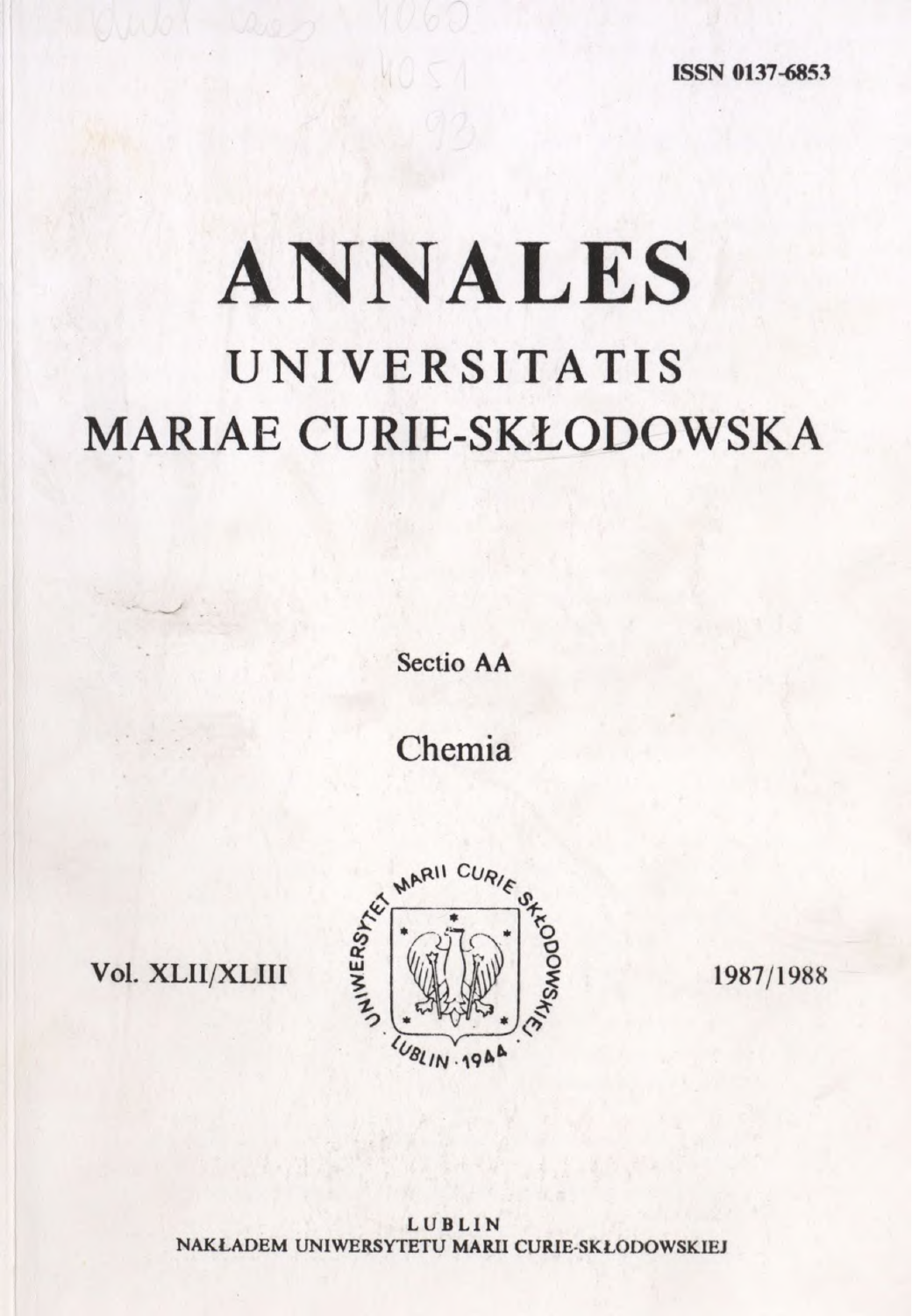#### ANNALES

### UNIVERSIT ATIS MARIAE CURIE-SKŁODOWSK <sup>A</sup> LUBLIN — POLONIA

#### **VOL. XVI SECTIO AA 1986**

**1. M. Janczewski, К. Zygo, S. Grzegórski: Wpływ budowy cząsteczkowej**  $n$ **a** własności optyczne układów sulfotlenkowych. **fenantrylosulfinyloo.ctowe i ich niektóre pochodne**

**Effect of Molecular Structure on Optical Properties of Sulfoxide Systems Part LXIV. 9-phenanthrylsulfinylacetic Acids and Some of Their Derivatives**

**2. J. <sup>K</sup> s <sup>i</sup> <sup>p</sup><sup>о</sup> <sup>1</sup> <sup>s</sup> i, S. Grzegórski, M. Janczewski: Wpływ budowy cząsteczkowej na właściwości optyczne układów sulfotlenkowych. LXV. Kwasy 2,5-dibromofenylosulfinylooctowe i ich niektóre pochodne**

> **Effect of Molecular Structure on Optical Properties of Sulfoxide Systems. Part LXV. 2,&-dibromophenylsulfinylacetic Acids and Some of Their Derivatives**

**3. B. Modzelewska: Badania nad reakcją №-podstawionych amidrazonów <sup>z</sup> izotiocyjanianem metoksykarbonyloetylowym. Część <sup>I</sup> Studies on the Reaction on N3-substituted Amidrazones with Metoxycarbo-**

**nyloethyl Isothiocyanate. Part <sup>I</sup>**

**4. В. Modzelewska: Badania nad reakcją N3-podstawionyc.h amidrazonów <sup>z</sup> izotio cyjanianem metoksykarbonyloetylowym. Część <sup>11</sup> Studies on the Reaction of №-substituted Amidrazones with Metoxycarbonyloethyl Isothiocyanate. Part II**

**5. A. Maliszewska: <sup>O</sup> reakcji №-podstawionych amidrazonów <sup>z</sup> mocznikiem The Reaction on N3-substituted Amidrazones with Urea**

**6. В. Marez e w s a, M.Szklarek, G.Dalmata, K. <sup>S</sup> <sup>y</sup> <sup>u</sup> t, J.Saba: Wpływ 2-merkaptopuryny i 6-tioguaniny na elektroredukcję jonu Bi3+ na KER w aspekcie efektu Cap-pair**

> **The Influence of 2-mercaptopurine and 6-thioguanine on the Electroreduction of Bi3+ Ions on the DME in Respect to the Cap-pair Effect**

**7. G. Dal mat a, J.Saba, B. Marczewska, К. Sykut: Wpływ tiolaktamów na redukcję jonów Zn2+ w roztworze nadchloranu sodu The Influence of Thiolactams on the Reduction Zn<sup>2</sup> + in NaClO«**

**8. J. B as ak, K. S ku t : Kinetyka bromowania estru etylowego kwasu olejowego Kinetics of Bromination of Oleic Acid Ethyl Ester**

**9. B. Marczewska, J.Saba, K. Sykut, G.Dalmata, E. Plaskota: Wplyw pochodnych tiomocznika na elektroredukcję jonów Zn2+ w roztworze nadchloranu sodu**

> **The Influence of the Derivatives of Thiourea on the Electroreduction of Zn<sup>2</sup> <sup>+</sup> in NaClO«**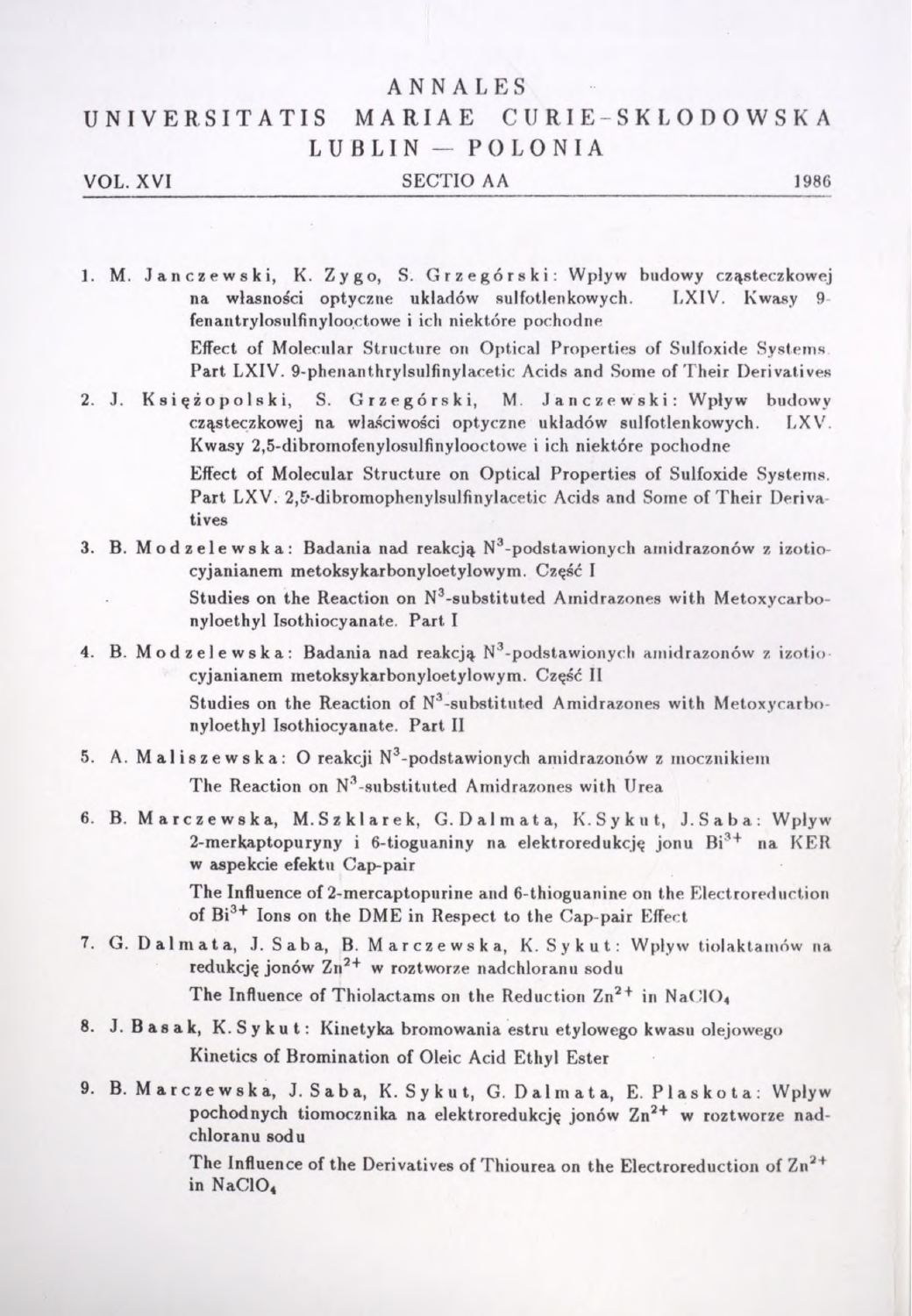**ISSN 0137-6853**

## **ANNALES** UNIVERSITATIS MARIAE CURIE-SKŁODOWSKA Dr Wiesław Skrzydło, Prol. UMCS, Dr

## **Sectio AA**

Chemia W Loblinie - sincere

Dy Jan Krayš, Prof. UhtCS

sastabor graphas

Romuald Langwidsh, Prof. Alash. Medycznej sinildy J.vs jafoll that Adam Rotai at Lublinie Rohn. w Lublinie



*EE (Zegtechnick)* 

The (Central and an

Opracowanie redakcyjne: Malgorzata Bielecka-Rolda

**LUBLIN NAKŁADEM UNIWERSYTETU MARII CURIE-SKŁODOWSK1EJ**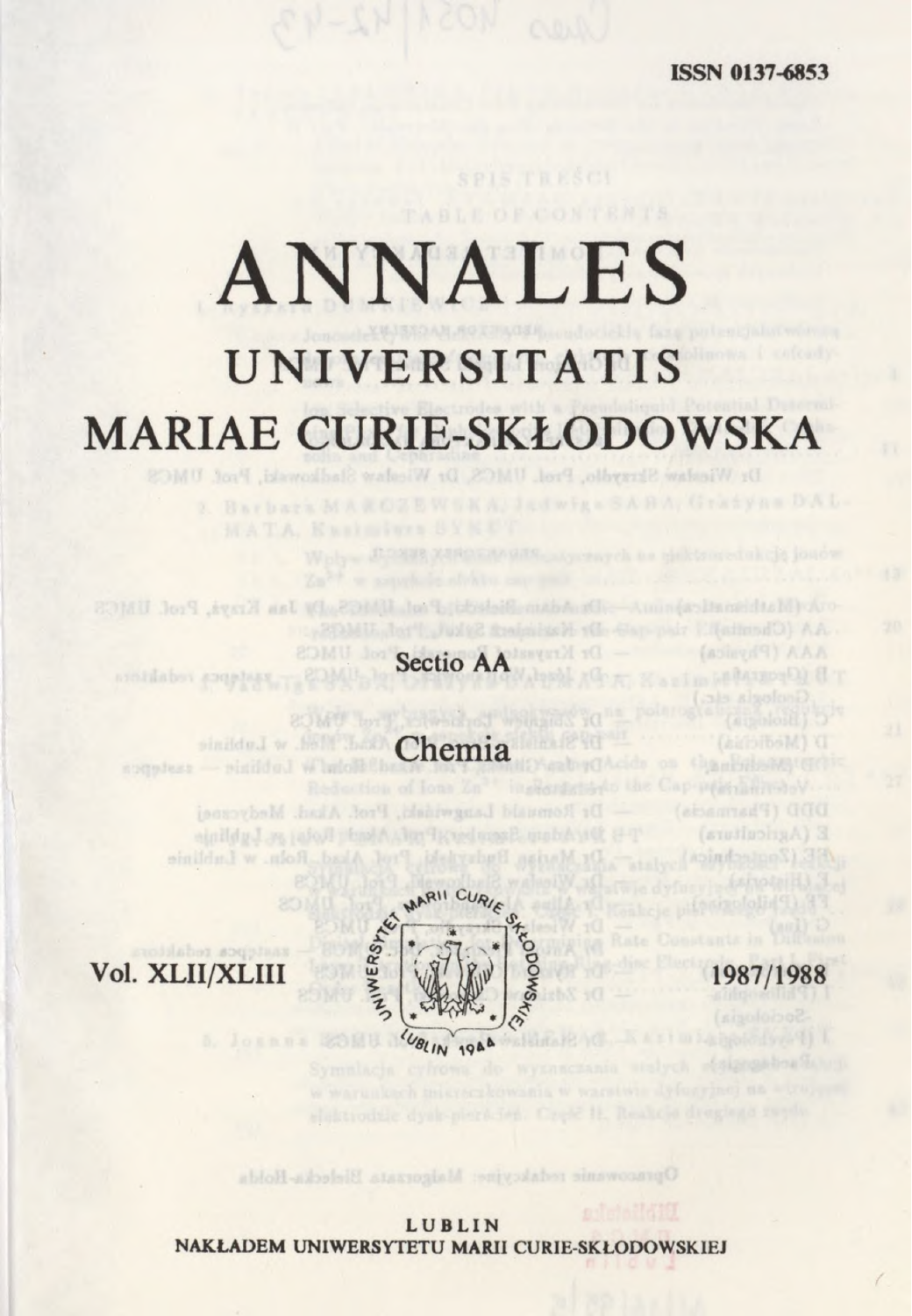Aves NOSV  $142 - 42$ 

ISSN 0137-6853

3. B. Modesleavins, Da

#### **KOMITET REDAKCYJNY**

**REDAKTOR NACZELNY**

**Dr Grzegorz Leopold Scidler, Prof. UMCS**

**ZASTĘPCY REDAKTORA NACZELNEGO**

**Dr Wiesław Skrzydło, Prof. UMCS, Dr Wiesław Śladkowski, Prof. UMCS**

#### **REDAKTORZY SEKCJI**

| A (Mathematica)                                                                                        | - Dr Adam Bielecki, Prof. UMCS, Dr Jan Krzyż, Prof. UMCS                                                                                                                                        |
|--------------------------------------------------------------------------------------------------------|-------------------------------------------------------------------------------------------------------------------------------------------------------------------------------------------------|
| AA (Chemia)                                                                                            | - Dr Kazimierz Sykut, Prof. UMCS                                                                                                                                                                |
| AAA (Physica)                                                                                          | - Dr Krzysztof Pomorski, Prof. UMCS                                                                                                                                                             |
| B (Geografia,<br>Geologia etc.)                                                                        | - Dr Józef Wojtanowicz, Prof. UMCS - zastępca redaktora                                                                                                                                         |
| $C$ (Biologia)                                                                                         | - Dr Zbigniew Lorkiewicz, Prof. UMCS                                                                                                                                                            |
| D (Medicina)                                                                                           | - Dr Stanislaw Bryc, Prof. Akad. Med. w Lublinie                                                                                                                                                |
| DD (Medicina,                                                                                          | - Dr Jan Gliński, Prof. Akad. Roln. w Lublinie - zastępca<br>redaktora                                                                                                                          |
|                                                                                                        |                                                                                                                                                                                                 |
|                                                                                                        |                                                                                                                                                                                                 |
| EE (Zootechnica)                                                                                       | - Dr Marian Budzyński, Prof. Akad. Roln. w Lublinie                                                                                                                                             |
| F (Historia)                                                                                           |                                                                                                                                                                                                 |
|                                                                                                        | - Dr Alina Aleksandrowicz, Prof. UMCS                                                                                                                                                           |
| $G$ (Ius)                                                                                              | -- Dr Wieslaw Skrzydło, Prof. UMCS                                                                                                                                                              |
|                                                                                                        |                                                                                                                                                                                                 |
|                                                                                                        | --- Dr Ryszard Orlowski, Prof. UMCS                                                                                                                                                             |
| I (Philosophia-<br>-Sociologia)                                                                        | --- Dr Zdzisław Cackowski, Prof. UMCS                                                                                                                                                           |
| J (Psychologia-                                                                                        | Dr Stanisław Popek, Prof. UMCS                                                                                                                                                                  |
| Veterinaria)<br>DDD (Pharmacia)<br>E (Agricultura)<br>FF (Philologiae)<br>H (Oeconomia)<br>Paedagogia) | — Dr Romuald Langwiński, Prof. Akad. Medycznej<br>- Dr Adam Szember, Prof. Akad. Roln. w Lublinie<br>- Dr Wiesław Śladkowski, Prof. UMCS<br>Dr Antoni Pieniążek, Doc. UMCS - zastępca redaktora |

#### **Opracowanie redakcyjne: Małgorzata Bielecka-Hołda**

9. B. Marchewake, J. Saba, F. Sokus, G. Dalmark, P. Plaskvik: Wplyn

Biblioteka **U S , ЛЛ** Lublin

N11619515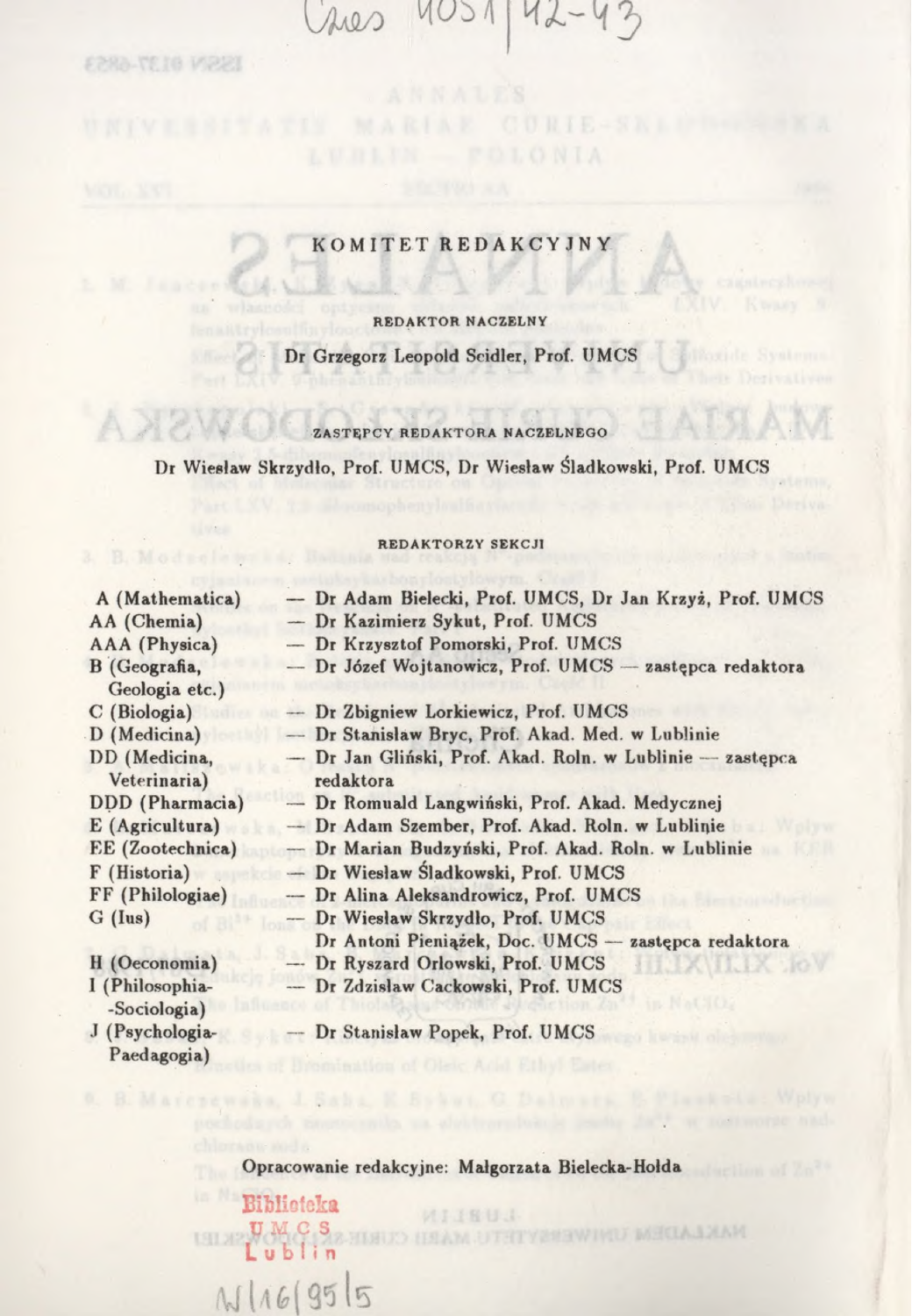#### **S P IS T R E <sup>I</sup>**

Digital Summarian in the Review of Path of County of ALC Antique Range in A L A March 2010 and the County of Place in the Block of Alcohome in the County on the County of Stephen Ward in the County on the Place in the Step

Ob.

#### **T ABLE OF C O <sup>N</sup> TE <sup>N</sup> TS**

| 1. Ryszard DUMKIEWICZ                                                                                                                                                                        |              |
|----------------------------------------------------------------------------------------------------------------------------------------------------------------------------------------------|--------------|
| Jonoselektywne elektrody z pseudociekłą fazą potencjałotwórczą<br>do oznaczania cefalosporyn: elektrody cefazolinowa i cefrady-                                                              |              |
| nowa<br>.<br>1.1.1.1.1                                                                                                                                                                       | $\mathbf{1}$ |
| Ion Selective Electrodes with a Pseudoliquid Potential Determi-<br>ning Phase for Cephalosporins Determination Electrodes: Cepha-                                                            |              |
| m<br>zolin and Cephradine<br>n practurmol innitations &                                                                                                                                      | 11           |
| 2. Barbara MARCZEWSKA, Jadwiga SABA, Grazyna DAL-<br>MATA, Kazimierz SYKUT                                                                                                                   |              |
| Wpływ wybranych amin aromatycznych na elektroredukcję jonów                                                                                                                                  | 13           |
| The Influence of Chosen Aromatic Amines on the Electro-<br>-reduction of $Zn^{2+}$ in Respect to the Cap-pair Effect                                                                         | 20           |
| 3. Jadwiga SABA, Grażyna DALMATA, Kazimierz SYKUT                                                                                                                                            |              |
| Wpływ wybranych aminokwasów na polarograficzną redukcję<br>jonów Zn <sup>2+</sup> w aspekcie efektu cap-pair                                                                                 | 21           |
| The Influence of Chosen Amino Acids on the Polarographic<br>Reduction of Ions Zn <sup>2+</sup> in Respect to the Cap-pair Effect                                                             | 27           |
| 4. Jarosław PENAR, Kazimierz SYKUT                                                                                                                                                           |              |
| Symulacja cyfrowa do wyznaczania stałych szybkości reakcji<br>w warunkach miareczkowania w warstwie dyfuzyjnej na wirującej<br>elektrodzie dysk-pierścień. Część I. Reakcje pierwszego rzędu | 29           |
| Digital Simulation for Determining Rate Constants in Diffusion<br>Layer Titration on the Rotating Ring-disc Electrode. Part I. First                                                         |              |
| Order Reactions                                                                                                                                                                              | 42           |
| 5. Joanna BASAK, Jaroslaw PENAR, Kazimierz SYKUT                                                                                                                                             |              |
| Symulacja cyfrowa do wyznaczania stałych szybkości reakcji<br>w warunkach miareczkowania w warstwie dyfuzyjnej na wirującej                                                                  |              |
| elektrodzie dysk-pierścień. Część II. Reakcje drugiego rzędu                                                                                                                                 | 43           |
|                                                                                                                                                                                              |              |

×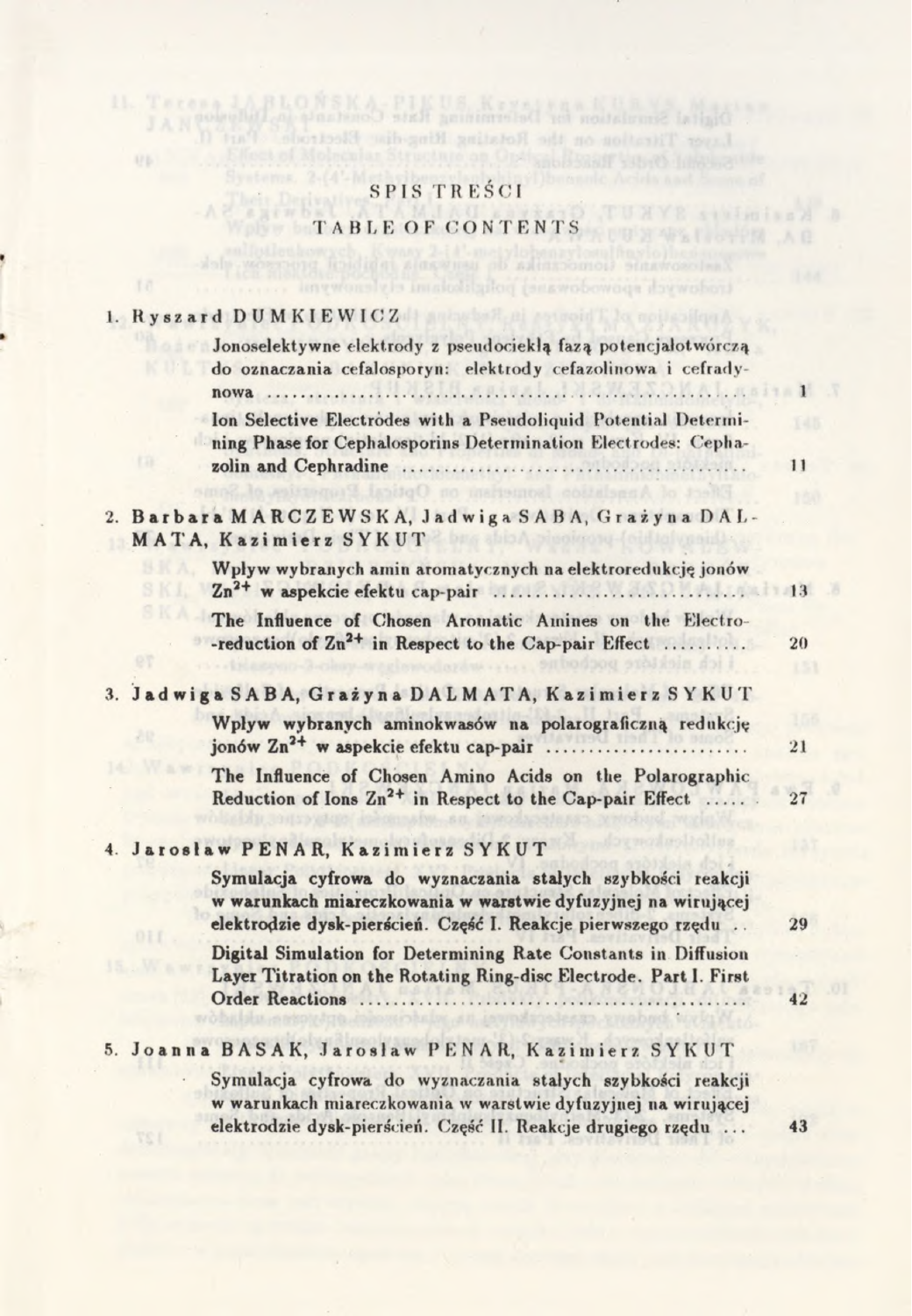| Digital Simulation for Determining Rate Constants in Diffusion<br>Layer Titration on the Rotating Ring-disc Electrode. Part II.<br><b>Second Order Reactions</b>                                  | 49       |
|---------------------------------------------------------------------------------------------------------------------------------------------------------------------------------------------------|----------|
| <b>HT 2192</b><br>6. Kazimierz SYKUT, Grażyna DALMATA, Jadwiga SA-<br>NOD TO<br><b>BA, Miroslaw KUJAWA</b>                                                                                        |          |
| Zastosowanie tiomocznika do usuwania inhibicji procesów elek-<br>trodowych spowodowanej poliglikolami etylenowymi                                                                                 | 51       |
| Application of Thiourea in Reducing the Inhibition of Electrode<br>Processes Caused by Ethylene Polyglycols                                                                                       | vН<br>60 |
| 7. Marian JANCZEWSKI, Janina BISKUP                                                                                                                                                               |          |
| Izomeria annelacji, a właściwości optyczne pochodnych tiona-<br>ftenu. IV. Kwasy $\alpha$ -(2-nafto-[1',2'-b]-tienylotio)-propionowe i ich<br>niektóre pochodne<br>.                              | 61       |
| Effect of Annelation Isomerism on Optical Properties of Some<br>Thionaphtene Derivatives. Part IV. $\alpha$ -(2-Naphto-[1',2'-b]-<br>-thienylothio)-propionic Acids and Some of Their Derivatives |          |
|                                                                                                                                                                                                   | 77       |
| 8. Marian JANCZEWSKI, Stanisław RADKIEWICZ                                                                                                                                                        |          |
| Wpływ budowy cząsteczkowej na własności optyczne układów sul-<br>fotlenkowych. II. Kwasy 2-(3'-nitrobenzylosulfinylo)benzoesowe<br>i ich niektóre pochodne                                        | 79       |
| Effect of Molecular Structure on Optical Properties of Sulfoxide<br>Systems. Part II. 2-(3'-nitrobenzylsulfinyl)-benzoic Acids and<br>Some of Their Derivatives                                   | 95       |
| 9. Ewa PAWLOWSKA, Marian JANCZEWSKI                                                                                                                                                               |          |
| Wpływ budowy cząsteczkowej na własności optyczne układów<br>sulfotlenkowych. Kwasy 2-Dibenzofurylometylosulfinylooctowe                                                                           | 97       |
| i ich niektóre pochodne. IV<br>Effect of Molecular Structure on Optical Properties of Sulphoxide<br>Systems. 2-dibenzofurylmethylsulphinylacetic Acids and Some of                                |          |
| Their Derivatives. Part IV                                                                                                                                                                        | 110      |
| 10. Teresa JABLONSKA-PIKUS, Marian JANCZEWSKI                                                                                                                                                     |          |
| Wpływ budowy cząsteczkowej na właściwości optyczne układów<br>sulfotlenkowych. Kwasy 2-(3'-metylobenzylosulfinylo)benzoesowe<br>i ich niektóre pochodne. Część II                                 | 111      |
| Effect of Molecular Structure on Optical Properties of Sulfoxide<br>2-(3'-Methylbenzylsulphinyl) Benzoic Acids and Some<br>Systems.<br>ΣB                                                         |          |
| of Their Derivatives. Part II                                                                                                                                                                     | 127      |

redakcyjner Malgarzata Bielecka-Bolda

ł

š,

 $\bar{b}$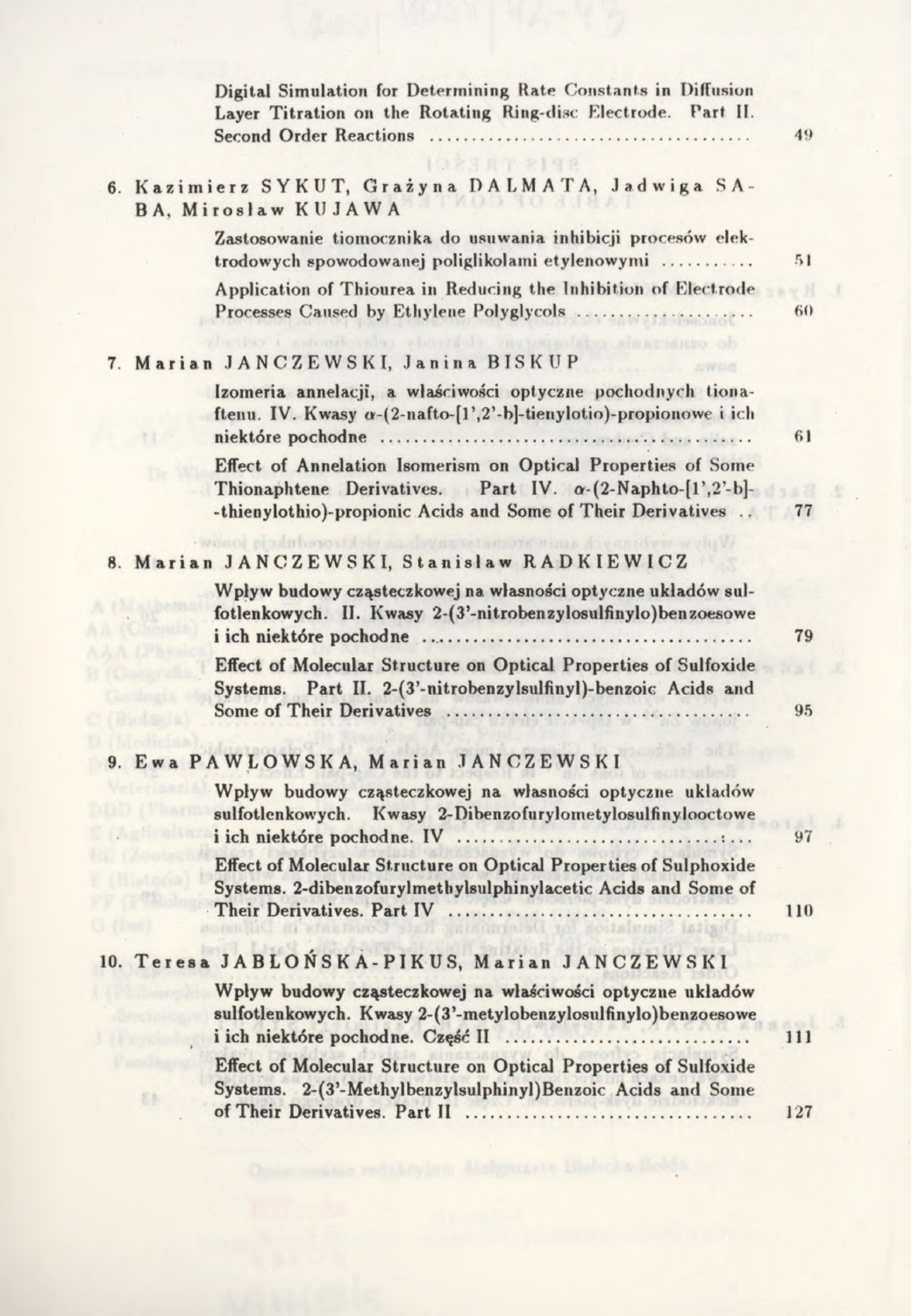| 11. Teresa JABLONSKA-PIKUS, Krystyna KURYS, Marian<br><b>JANCZEWSKI</b>                                                                                                                          |     |
|--------------------------------------------------------------------------------------------------------------------------------------------------------------------------------------------------|-----|
| Effect of Molecular Structure on Optical Properties of Sulphoxide<br>Systems. 2-(4'-Methylbenzylsulphinyl)benzoic Acids and Some of<br>Their Derivatives. Part I                                 | 129 |
| Wpływ budowy cząsteczkowej na właściwości optyczne układów<br>sulfotlenkowych. Kwasy 2-(4'-metylobenzylosulfinylo)benzoesowe<br>i ich niektóre pochodne. Część I                                 | 144 |
| 12. Wawrzyniec PODKOŚCIELNY, Henryka MAZIARCZYK,<br>Bożena DZIURZYŃSKA, Bogdan TARASIUK, Anna<br>KULTYS, Irena BAKUNIAK, Zofia ZIMIŃSKA                                                          |     |
| Synteza, struktura i właściwości mono- i di-ftalimidometylo-,<br>ftalimidometylotio- i ftalimidometylotiometyloweglowodorów                                                                      | 145 |
| Synthesis, Structure and Properties of Mono- and Di-phthalimi-<br>domethyl-, Phthalimidothiomethyl- and Phthalimidomethylthio-                                                                   |     |
| НΕ                                                                                                                                                                                               | 150 |
| 13. Wawrzyniec PODKOŚCIELNY, Wanda KOWALEW-<br>SKA, Bożena DZIURZYŃSKA, Mieczysław PODGÓR-<br>SKI, Wiesław RUDŻ, Bolesław MORYTZ, Zofia ZIMIŃ-<br><b>SKA</b>                                     |     |
| Synteza, struktura i właściwości mono- i bis-4,6-dimetoksy 1,3,5-<br>-triazyno-2-oksy-węglowodorów<br>                                                                                           | 151 |
| Synthesis, Structure and Properties of Mono- and Bis 4,6-<br>-dimetoxy-1,3,5-triazin-2-oxy-hydrocarbons                                                                                          | 156 |
| <b>JAR POWERE</b><br>14. Wawrzyniec PODKOŚCIELNY                                                                                                                                                 |     |
| Liniowe politioestry. XVI. Produkty polikondensacji na granicy<br>faz 1,3- i 1,4-di(merkaptometylo)benzenu z niektórymi alifatycz-                                                               |     |
| nymi i aromatycznymi dichlorkami kwasowymi<br>Linear Polythioesters. XVI. Products of Interfacial Polyconden-<br>sation of 1,3- and 1,4-Di(mercaptomethyl) benzene with Some Ali-                | 157 |
| phatic and Aromatic Acid Dichlorides                                                                                                                                                             | 166 |
| 15. Wawrzyniec PODKOŚCIELNY                                                                                                                                                                      |     |
| Liniowe politioestry. XVII. Produkty polikondensacji di(mer-<br>kaptometylo)-benzenu i jego metylowych pochodnych z niektó-<br>rymi alifatycznymi i aromatycznymi dichlorkami kwasowymi          | 167 |
| Linear Polythioesters. XVII. Products of Interfacial Polyconden-<br>sation Di(Mercaptomethyl) benzene and Its Methyl Derivatives<br>with Some Aliphatic and Aromatic Acid Dichlorides<br>celosov | 193 |
| droteinsynowy. Obsenofe grupy is<br>nowyna sprawia, so cefalors<br>meins abrant living of ac workering an<br>colasquinows ocas certadynows tweeze trwals boundabor a cistioni a                  |     |

8I

Połączenia te ną trudno rospumenulne w wodzie, Dobra rospumenalność tych hem-plaksów w plastylikatorze sprawia, że mogą ona być użyte jako substancje skiywna